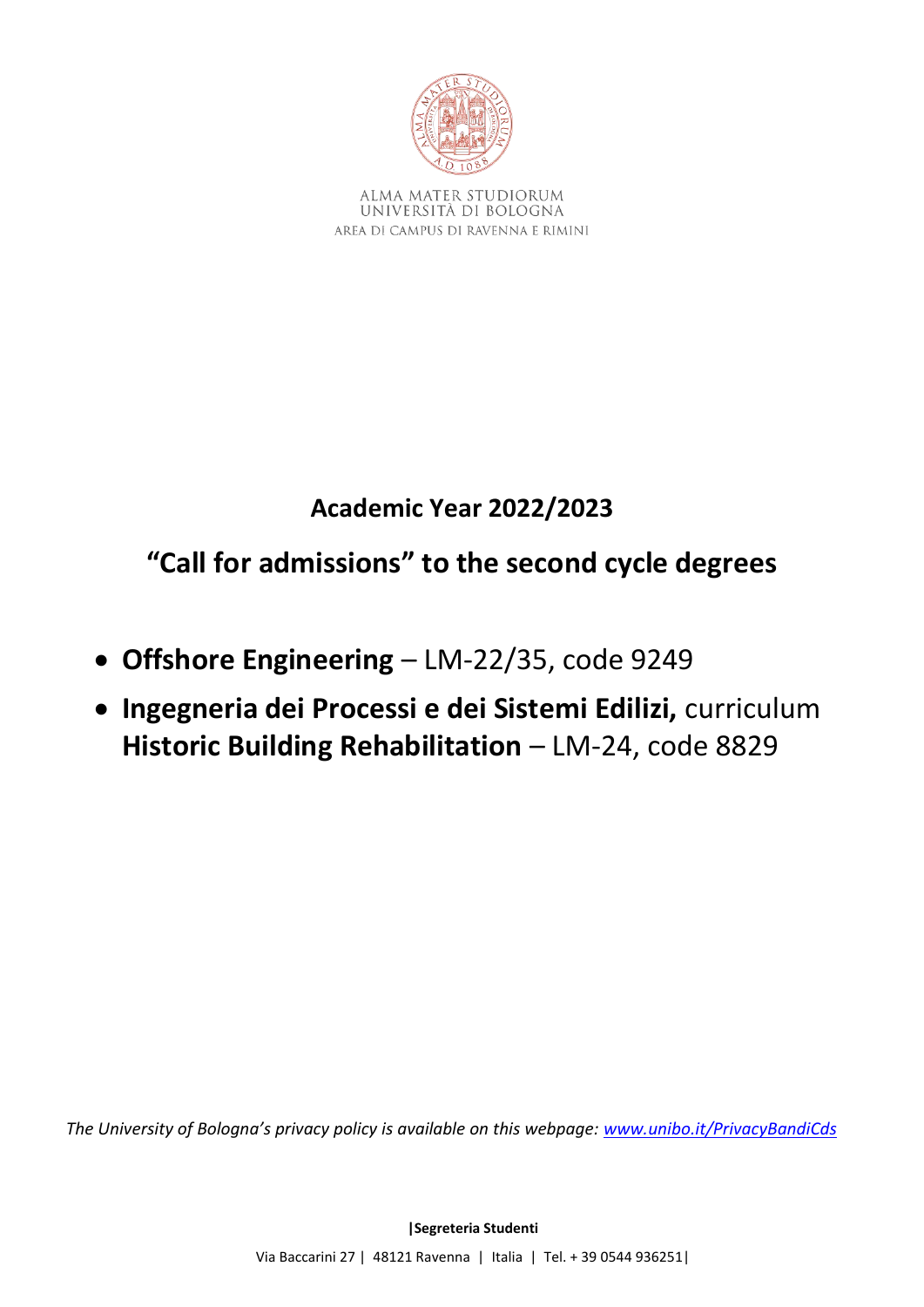### **SECTION 1 – ADMISSION REQUIREMENTS**

In order to be admitted to one of the international second cycle degrees listed above it is required to:

- Hold an Italian **first cycle degree** (laurea) or a foreign **bachelor degree** deemed suitable. Candidates who have not yet graduated may also apply, according to the stipulations outlined in section 3.
- Fulfil the **ENTRY REQUIREMENTS** specified on the degree programme webpage: **Home > Admission > Programme enrolment: requirements, deadlines and methods** according to the deadlines and procedures outlined in section 3.

• Hold **B2 ENGLISH PROFICIENCY** to be certified according to the procedures set out in section 2. Applicants shall be evaluated by a Committee appointed by the Degree Board in order to ascertain the fulfilment of their eligibility requirements as well as their English proficiency.

# **SECTION 2 – ENGLISH PROFICIENCY**

In order to be admitted, applicants must demonstrate an **English Language Proficiency no lower than B2 level** (according to CEFR – [Common European Framework of Reference for Languages\)](https://europass.cedefop.europa.eu/en/resources/european-language-levels-cefr).

Please refer to the degree programme website to verify how the English proficiency is assessed: **Home > Admission > Programme enrolment: requirements, deadlines and methods**

# **SECTION 3 – ENTRY REQUIREMENTS**

Admission is granted to applicants who satisfy eligibility requirements and whose personal preparation is deemed suitable by the Admission Board.

Please refer to the degree programme website to check for the detailed entry requirements: **Home > Admission > Programme enrolment: requirements, deadlines and methods**

Applicants' personal preparation is assessed on the basis of the academic records and the documents they provide, such assessment resulting in an irrevocable decision by the Evaluation Board.

Graduating students may send off their application provided that they have registered at least **165 ECTS credits** in their career. For those graduating outside the European Higher Education Area (EHEA) who does not have the ECTS credits system in their career, the Evaluation Board will determine whether the number of taken exams will be sufficient in order to be evaluated.

Graduating students will be allowed to apply and enroll **under condition of obtaining their bachelor degree** (first cycle degree) by the deadline that will be established by the Academic Bodies and will be indicated as soon as available on the degree programme website.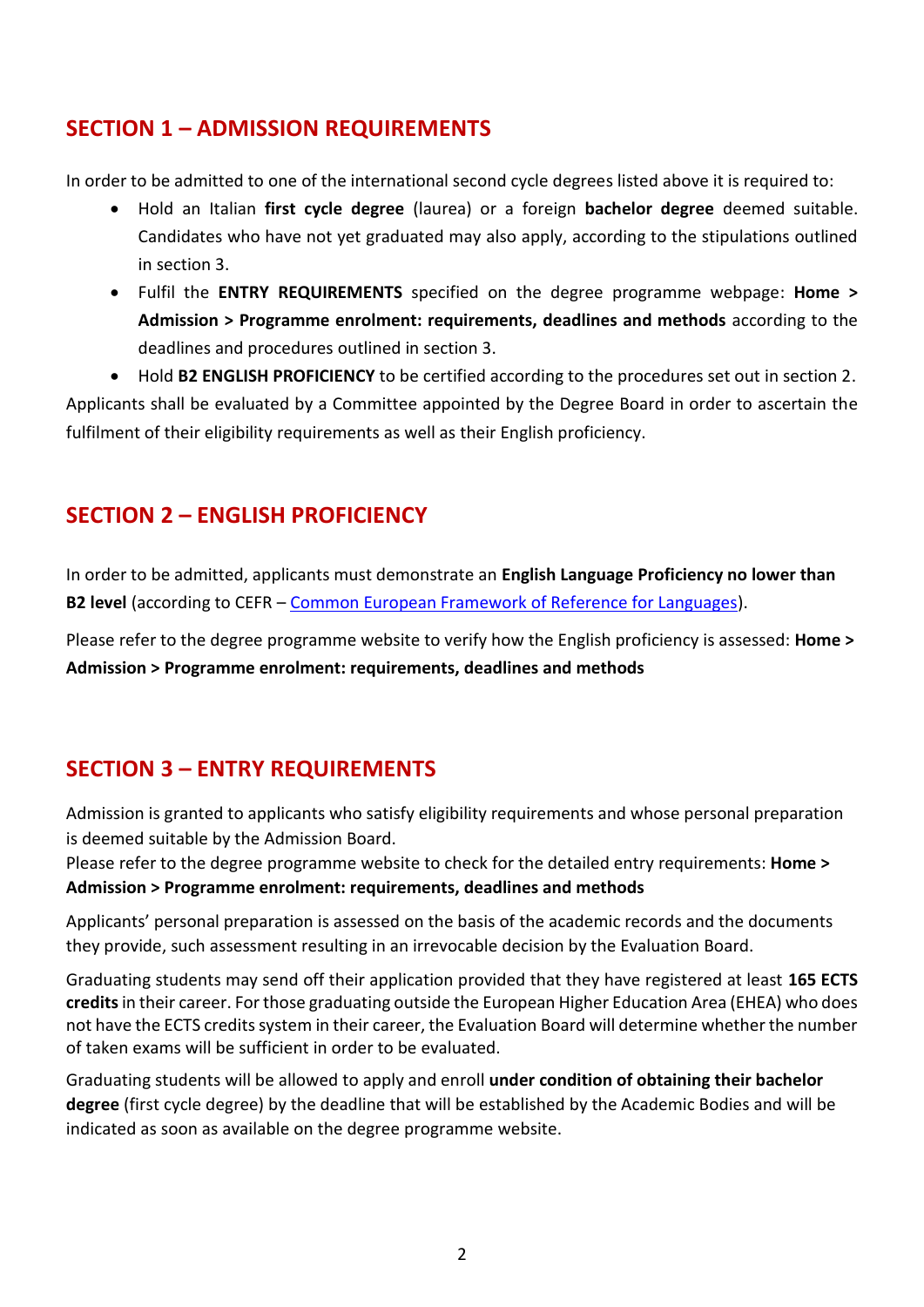# **SECTION 4 – ADMISSION SCHEDULE**

Applicants can submit their applications, receive the assessment results and enroll according to the following **general schedule**:

|                             | <b>OPENING DATE</b> | <b>APPLICATION</b><br><b>DEADLINE</b><br>$(1.00 \text{ pm }$ CET $)$ | <b>RESULTS</b><br><b>WITHIN</b> | <b>ENROLMENT</b><br><b>OPENING</b><br>(no later than) |
|-----------------------------|---------------------|----------------------------------------------------------------------|---------------------------------|-------------------------------------------------------|
| Intake $1*$                 | 25 November 2021    | 20 January 2022                                                      | 8 February 2022                 | 15 February 2022                                      |
| Intake 2                    | 21 January 2022     | 24 March 2022                                                        | 12 April 2022                   | 20 April 2022                                         |
| <b>Intake 3</b>             | 25 March 2022       | 30 June 2022                                                         | 19 July 2022                    | 25 July 2022                                          |
| <b>Intake 4</b>             | 1 July 2022         | 1 September 2022                                                     | 20 September 2022               | 30 September 2022                                     |
| <b>NEW!</b><br>Intake $5**$ | 2 September 2022    | 10 October 2022                                                      | 26 October 2022                 | l26 October 2022                                      |
| NEW!<br>Intake 6            | 11 October 2022     | 3 November 2022                                                      | 17 November 2022                | l17 November 2022                                     |

**\* Intake 1 for NON-EU applicants ONLY**

**\*\* Intake 5-6 for EU applicants ONLY**

### **SECTION 5 – HOW TO APPLY**

In order to submit your application, you should:

- **1. Log in to** www.studenti.unibo.it through your Italian SPID account. International students not holding a SPID can create a Unibo profile by choosing *Register* and then *International Students Registration*
- **2. Click on** "APPLY FOR ADMISSION", select "SECOND-CYCLE DEGREE" and choose the degree programme you are interested in
- **3. UPLOAD** the following **documents in PDF format:**

### COMPULSORY DOCUMENTS

- Scanned copy of **passport/identity card** (front and back)
- **Transcript of academic records**: Bachelor's Degree certificate in Italian or English detailing the full list of exams and grades achieved, including the final graduation mark (if any). Italian students can enclose a self-certification of their first-cycle degree, whereas EU applicants their Diploma Supplement. Graduating students will enclose the transcript of exams only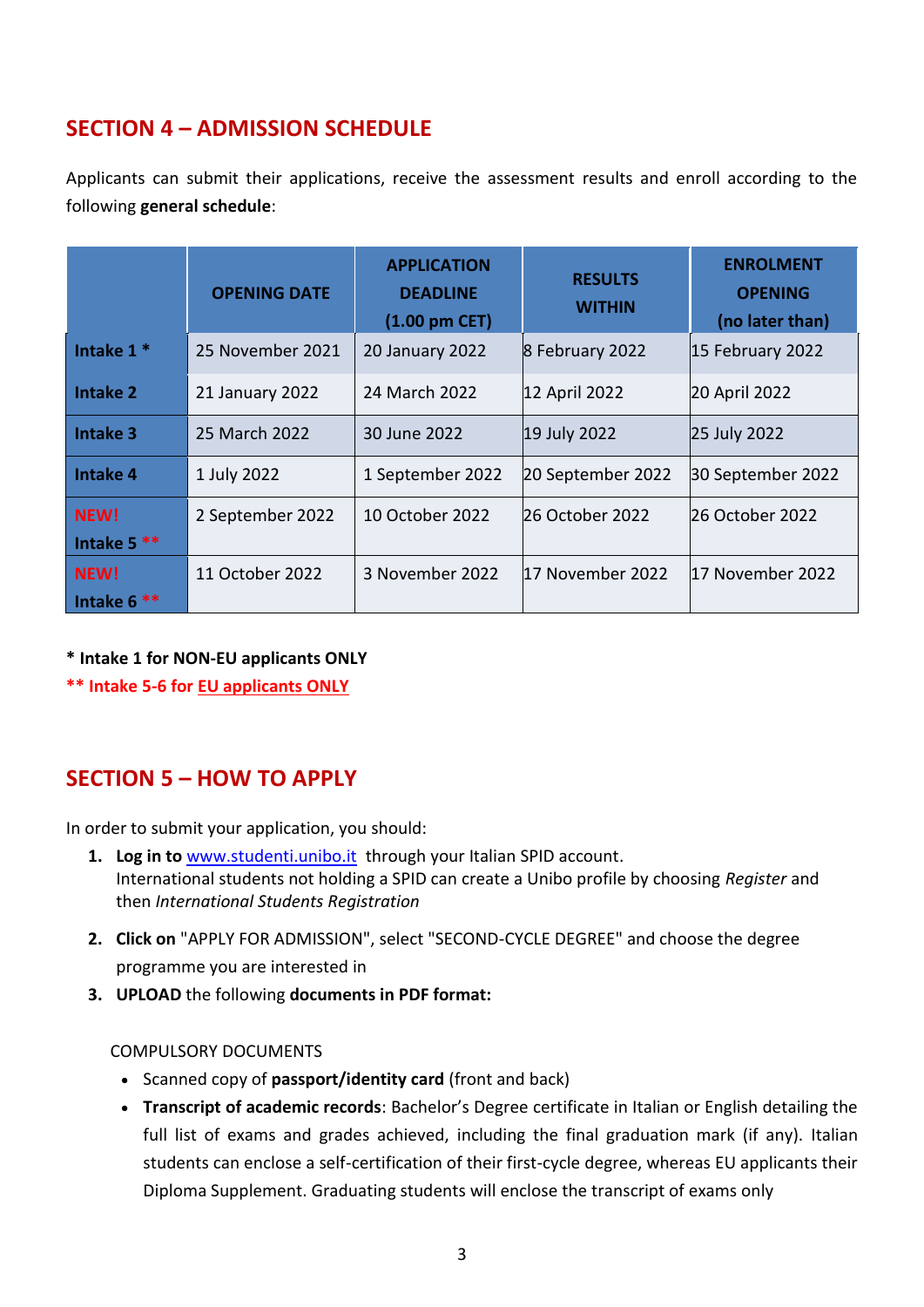- **English proficiency** certificate (see section 2)
- **Curriculum Vitae**/résumé
- **Statement of purpose**

### OPTIONAL DOCUMENTS

- Scanned copy of the residence permit (if any)
- Reference letter(s)
- Other documents considered as useful for admission purposes

### **WATCH OUT!**

- **Optional documents might be compulsory for some degrees**: please refer to the degree website for further information.
- Only complete applications (having all the compulsory documents uploaded by the deadline) will be evaluated by the Admission Board. **Incomplete applications will not be considered** and candidates will be allowed to submit a brand-new application in the following intakes (if scheduled), that will be then assessed as long as it has been fully finalized.
- **Under NO circumstances are application documents to be sent by email or by regular mail.**

### **SECTION 6 – ADMISSION AND ENROLLMENT**

Students will be given feedback according to the general calendar - section 4, their application on [www.studenti.unibo.it](http://www.studenti.unibo.it/) to be either **greenlighted (admitted)** or **redlighted (not admitted)**. Admitted students will be able to enroll - yet again according to the deadlines set forth on section 4 - upon **receiving**  the relevant confirmation message to their Unibo email address [\(@studio.unibo.it\)](mailto:name.surname@studio.unibo.it) created while applying.

**PLEASE NOTE**: Not admitted students shall not be able to submit a new application in following intakes.

In order to confirm their enrollment, admitted applicants must:

1. **Log in to** [www.studenti.unibo.it](http://www.studenti.unibo.it/) by entering their username and password (see section 5)

2. Select "Enrol in a degree programme", then "Second-cycle degree" and finally the degree of interest. Fill out the required personal data and enclose a passport-sized photo in jpg.

3. **Pay the first instalment** of tuition fees following the instructions on the websit[e www.studenti.unibo.it](http://www.studenti.unibo.it/)

Graduating students admitted with a conditional offer will be allowed to enroll **under condition of receiving their bachelor degree** by the deadline established by the Academic Bodies (that will be made available on the degree programme website), **otherwise they will be excluded**.

Please inform Segreteria Studenti Ravenna [segravenna@unibo.it](mailto:segravenna@unibo.it) as soon as the degree has been obtained.

Upon paying the first instalment, check on [www.studenti.unibo.it](http://www.studenti.unibo.it/) to verify the subsequent steps needed in order to finalize your enrollment.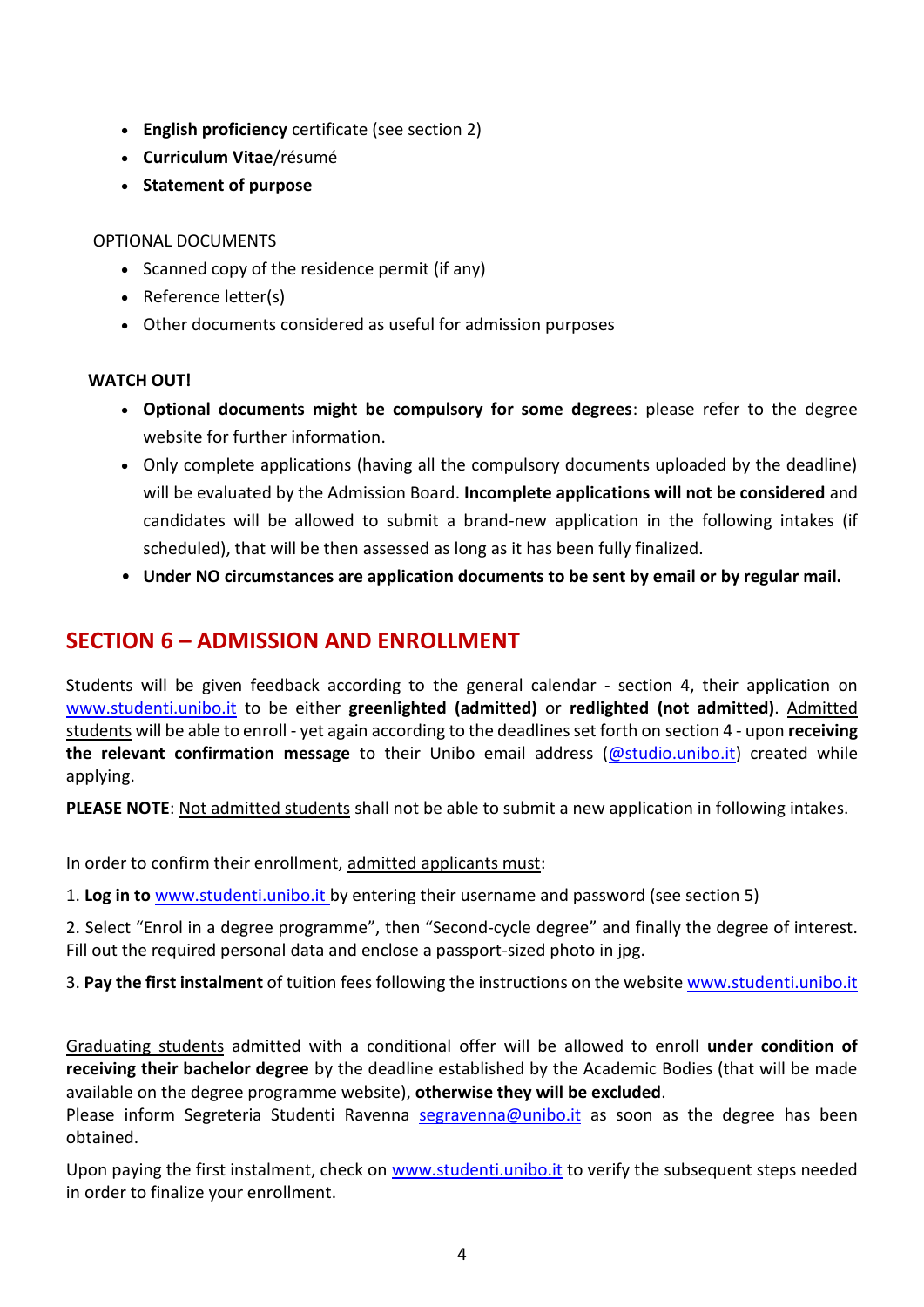Students with **disability** with recognised invalidity of at least 66%, and those whose disability is recognised by law 104/92, can obtain tuition fees exemption [https://www.unibo.it/en/services-and](https://www.unibo.it/en/services-and-opportunities/study-grants-and-subsidies/exemptions-and-incentives/exemptions-for-disabled-students)[opportunities/study-grants-and-subsidies/exemptions-and-incentives/exemptions-for-disabled-students](https://www.unibo.it/en/services-and-opportunities/study-grants-and-subsidies/exemptions-and-incentives/exemptions-for-disabled-students) by sending the relevant documents to Segreteria Studenti [segravenna@unibo.it](mailto:segravenna@unibo.it)

### **STUDENTS HOLDING A FOREIGN QUALIFICATION and NON-EU STUDENTS LIVING ABROAD**

In addition to the aforementioned steps, students holding a foreign degree must also submit [the](https://www.unibo.it/en/teaching/enrolment-transfer-and-final-examination/enrolling-in-a-second-cycle-degree-programme-foreign-qualification)  [documentation necessary](https://www.unibo.it/en/teaching/enrolment-transfer-and-final-examination/enrolling-in-a-second-cycle-degree-programme-foreign-qualification) for matriculation, that must be [translated and legalized, where required.](https://www.unibo.it/en/teaching/enrolment-transfer-and-final-examination/declaration-of-value-translation-and-legalization)

Upon enrolment, they will be required to upload the necessary educational documents on **Studenti** [Online](https://studenti.unibo.it/sol/welcome.htm?siteLanguage=en) in the section "Call for applications" by choosing "Matriculation for the 22\_23 academic year document upload for international students with foreign qualifications".

Moreover, non-EU students in need of visa must [pre-enrol on Universitaly and apply for an entry visa](https://www.unibo.it/en/teaching/enrolment-transfer-and-final-examination/visa-and-rules-for-residence-in-italy/before-leaving-home-entry-visa) for study purposes.

Once arrived at the University of Bologna – Ravenna campus, they will have to ask for an appointment to Segreteria Studenti Ravenna in order to show the hard copies of their documentation.

#### **FEES AND BENEFITS**

The enrolment fees, net of the first instalment, for the 2022/2023 academic year and information on benefits and exemptions will be published on the University website on the page [www.unibo.it/Tasse.](http://www.unibo.it/Tasse)

Remember that your contribution will be calculated on a progressive scale based on a valid ISEE certificate only if submitted in accordance with the terms and procedures set out on the web page [www.unibo.it/Tasse.](http://www.unibo.it/Tasse) If you do not submit an ISEE, you will have to pay the full tuition fees relevant to your degree programme.

If you are an international student, your tuition fees will be calculated according to your country of origin and the country where your family has income and assets[: https://www.unibo.it/en/teaching/enrolment](https://www.unibo.it/en/teaching/enrolment-transfer-and-final-examination/tuition-fees-and-exemptions/tuition-fees-for-international-students-a-y-2022-23)[transfer-and-final-examination/tuition-fees-and-exemptions/tuition-fees-for-international-students-a-y-](https://www.unibo.it/en/teaching/enrolment-transfer-and-final-examination/tuition-fees-and-exemptions/tuition-fees-for-international-students-a-y-2022-23)[2022-23](https://www.unibo.it/en/teaching/enrolment-transfer-and-final-examination/tuition-fees-and-exemptions/tuition-fees-for-international-students-a-y-2022-23)

Information on other benefits can be found on the University website at the page <https://www.unibo.it/en/services-and-opportunities/services-and-opportunities> . If you are interested in benefits related to the right to higher education, you can consult the relative call published by the Regional Authority for the Right to Higher Education on the website [www.er-go.it.](http://www.er-go.it/)